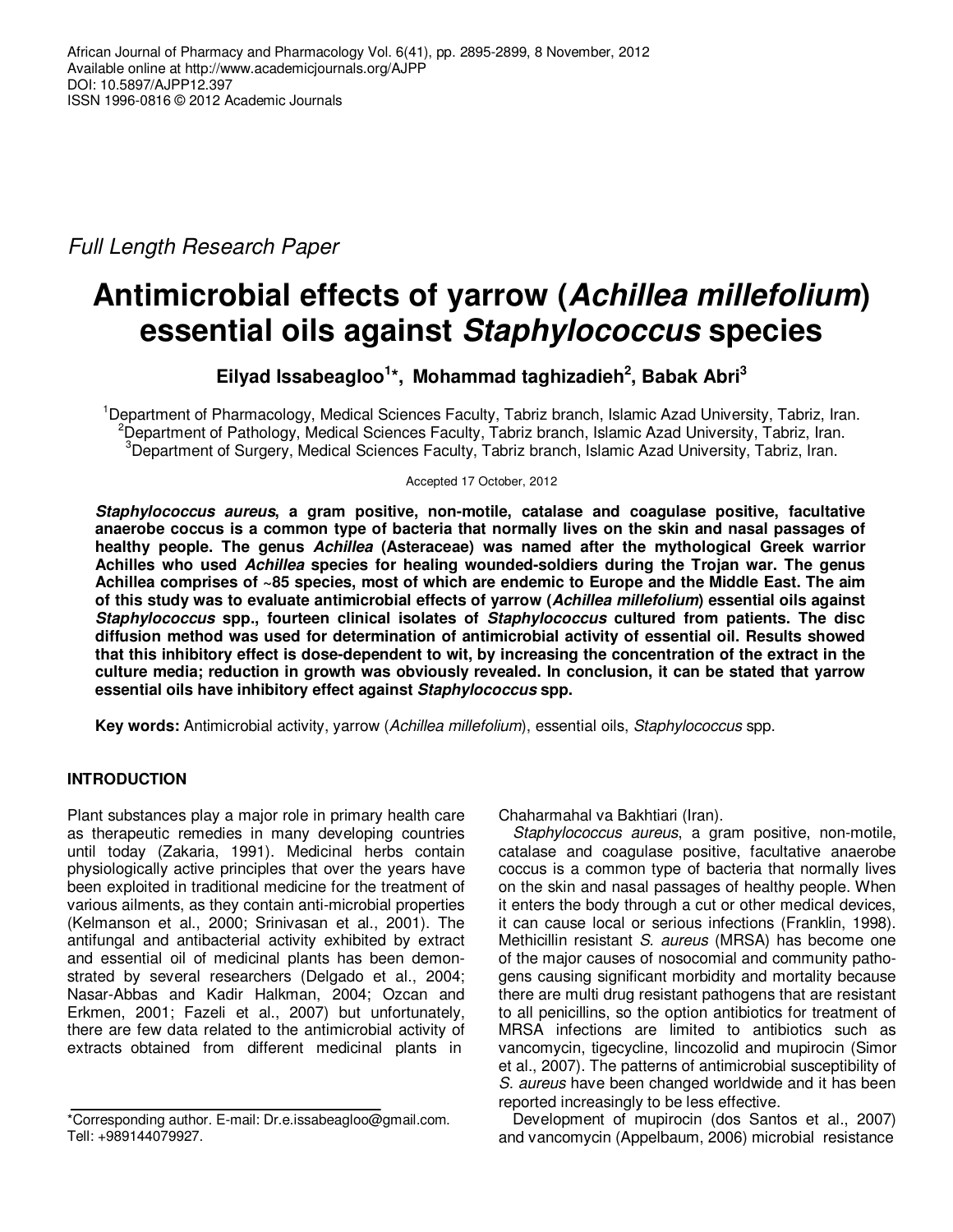| Compound           | <b>Budding</b> | Beginning of blooming | Intensive blooming | End of blooming |
|--------------------|----------------|-----------------------|--------------------|-----------------|
| $\alpha$ -Pinene   | 10.04          | 0.66                  | 0.64               | 6.24            |
| camphene           | 15.37          | 0.46                  | 0.42               | 2.34            |
| <b>B-Pinene</b>    | 16.36          | 2.13                  | 1.86               | 38.65           |
| limonene           | 1.88           | 1.49                  | 1.39               | 3.76            |
| y-Terpinene        | 6.30           | 13.07                 | 10.83              | 3.54            |
| β-Caryophyllene    | 4.35           | 7.64                  | 8.07               | 13.79           |
| $\alpha$ -Humulene | 0.42           | 1.12                  | 0.94               | 2.34            |
| Germacrene D       | 1.69           | 5.64                  | 5.36               | 10.7            |
| Cadinene           | 6.13           | 32.24                 | 28.81              | 0.68            |

Table 1. Chemical composition of A. millefolium L. essential oil.

in MRSA has increased in settings with extensive use of these agents. Microbial resistances to conventional antibiotics and adverse effects of these agents have led to finding new sources as antimicrobial agents. Medicinal plants have a long history of use as traditional medicines for treatment of different kinds of ailments especially for infectious diseases.

The genus Achillea (Asteraceae), named after the mythological Greek warrior Achilles, who used Achillea species for healing wounded soldiers during the Trojan War (Cheers, 1999). The genus Achillea comprises of ~85 species, most of which are endemic to Europe and the Middle East. Turkish flora possesses 42 Achillea species and 23 of them are endemic (Duman and Achillea, 2000). These species have some interesting properties and are used in cosmetics, fragrances and agriculture, for example, plant protection (Senatore et al., 2005). Some Achillea species have been known to be ethnopharmacologically used in folk remedies for various purposes such as hemorrhoid and wound healing (Baytop, 1999). Herbal teas prepared from some Achillea species are very often used in folk medicine as diuretic, for abdominal pain, against diarrhea, flatulence and emmenagogue, moreover for wound healing purposes (Fujita et al., 1995; Honda et al., 1996; Yesilada et al., 1993). A. biebersteinii is locally named yarrow, and other species widely used as a folk remedy to treat abdominal pain, wounds and stomachache as well (Sezik et al., 2001; Baytop, 1997).

A.biebersteinii Afan. [Asteraceae, Section: Filipendulinae (D.C.) Boiss] (syn. A. micrantha) is a perennial herb, villose, stems erect simple or branched from the base; 30 to 60 cm high; leaves up to 10 cm, oblong-lanceolate in outline, pinnatisect into numerous narrow segments divided into minute linear-lanceolate mucronate lobes; the heads are radiate, in large dense compound corymbs; involucre 4 to 5 mm, oblong-ovoid; flowering period, April to May. Several biological activity studies have been performed on various Achillea species, including antibacterial, antioxidant, anti-inflammatory and antispasmodic activities (Karamenderes and Apaydın, 2003; Candan et al., 2003; Al-Hindawi et al., 1989; Skocibusic et al., 2004).

The aim of this study was to evaluate antimicrobial effects of yarrow (A. millefolium) essential oils against Staphylococcus spp.

#### **MATERIALS AND METHODS**

#### **Extract preparation**

The aerial parts of A. millefolium were air-dried and then ground into fine powder using grinder and stored at room temperature. Dried plant materials were powdered (200 g) and subjected to hydro-distillation (in 2000 ml distilled water) for 4 h, using a Clevenger-type apparatus according to the method recommended in British Pharmacopoeia (1988). The essential oil samples were stored in universal bottles and refrigerated at 4°C prior to use.

#### **Bacterial cultures and preparation of yarrow extracts**

Fourteen clinical isolates of Staphylococcus cultured from patients and S. aureus ATCC 25923 were used in all experiments. Methicillin resistant S. aureus directed was detected on CHROMagarTM MRSA (CHROMagar Paris, France). Bacterial suspensions were made in Brain Heart Infusion (BHI) broth to concentration of approximately 108 CFU/ml using standard routine spectrophometrical method. Subsequent dilutions were prepared from the above suspensions, which were then used in the tests.

#### **Disc diffusion method**

The disc diffusion method was used for determination of antimicrobial activity of essential oil. Briefly, using a sterile cotton swab, above microbial suspensions was spread on the Mueller Hinton Agar (MHA) plates. Sterile paper discs (6 mm in diameter) were impregnated with 10, 15, 20 µl of each oil and were placed on the inoculated plates. After remaining at 4°C for 2 h, plates were incubated for 24 h at 37°C. The diameters of the inhibition zones were measured in millimeters. All tests were performed in triplicate (NCCLS, 2009).

## **RESULTS**

Chemical composition of A. millefolium L. essential oil is shown in Table 1 (Bimbiraite et al., 2008).

Biochemical test such as catalase, oxidase, coagulase and OF was carriedout to proven the generaand data are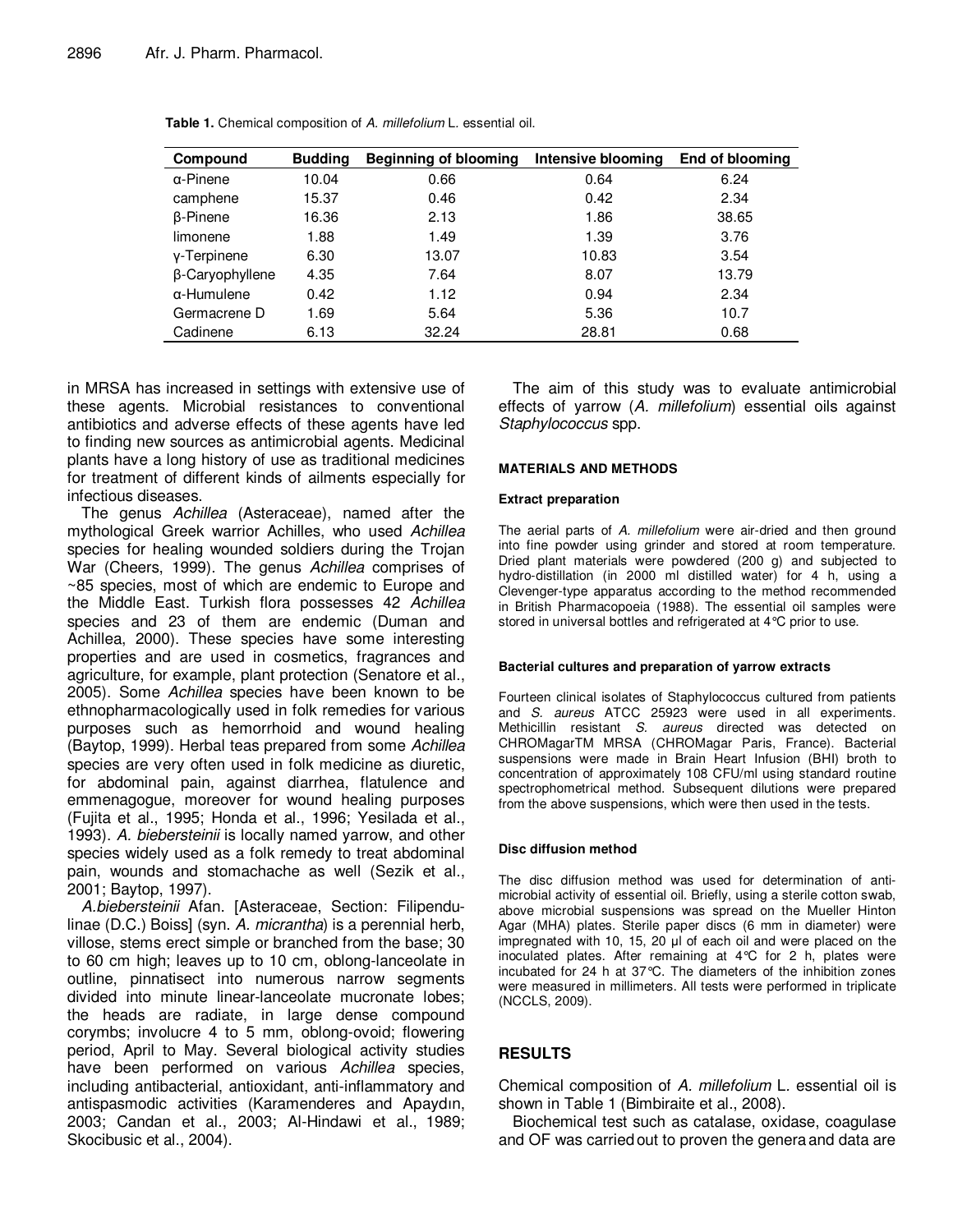| Genera                     |  | Coagulase test Hemolysis Pigmented colonies Mannitol salt agar | <b>Maltose</b> |
|----------------------------|--|----------------------------------------------------------------|----------------|
| Staphylococcus aureus      |  |                                                                |                |
| S. intermedius             |  |                                                                |                |
| S. hyicus                  |  |                                                                |                |
| S. epidermidis             |  |                                                                |                |
| S. saprophyticus           |  |                                                                |                |
| S. aureus ssp. anaerobious |  |                                                                |                |
| S. capare                  |  |                                                                |                |
| S. gallinarum              |  |                                                                |                |
| S. arlettae                |  |                                                                |                |
| S. lentus                  |  |                                                                |                |
| S. equorum                 |  |                                                                |                |
| S. simulans                |  |                                                                |                |
| S. delphini                |  |                                                                |                |
| S. chromogenes             |  |                                                                |                |

**Table 2.** Results obtained from different biochemical tests.

d: 11-89% positive, +: 90% and more positive, -: 90% and more negative, 0: unknown.

|                            | Yarrow                         |      |       |  |  |
|----------------------------|--------------------------------|------|-------|--|--|
| Genera                     | Inhibition zone diameter (mm*) |      |       |  |  |
|                            | 10%                            | 20%  | 30%   |  |  |
| S. aureus                  | 8.80                           | 9.12 | 10.14 |  |  |
| S. intermedius             | 8.78                           | 9.55 | 10.30 |  |  |
| S. hyicus                  | 9.02                           | 9.10 | 10.37 |  |  |
| S. epidermidis             | 8.87                           | 8.90 | 9.49  |  |  |
| S. saprophyticus           | 9.10                           | 9.47 | 9.76  |  |  |
| S. aureus ssp. anaerobious | 9.32                           | 9.80 | 9.98  |  |  |
| S. capare                  | 7.80                           | 8.20 | 9.08  |  |  |
| S. gallinarum              | 8.41                           | 9.40 | 9.73  |  |  |
| S. arlettae                | 9.11                           | 9.71 | 9.84  |  |  |
| S. lentus                  | 8.80                           | 9.09 | 10.12 |  |  |
| S. equorum                 | 9.61                           | 9.64 | 10.35 |  |  |
| S. simulans                | 8.26                           | 8.70 | 9.87  |  |  |
| S. delphini                | 7.88                           | 8.65 | 9.80  |  |  |
| S. chromogenes             | 8.79                           | 8.83 | 9.54  |  |  |

**Table 3.** Anti-staphylococcal activity of yarrow essential oils by disc diffusion method.

shown in the Table 2. Inhibitory effect of yarrow extract was determined by different concentrations of this herbal extract and results showed that this inhibitory effect is dose-dependent, to wit, by increasing the concentration of the extract in the culture media, reduction in growth was obviously revealed (Table 3).

## **DISCUSSION**

Essential oils of higher plants have been evaluated against pathogenic microorganisms (bacteria, fungi and yeast) by many other workers (Pandey et al., 2010; Rasooli and Rezaei, 2002; Bussmann and Glenn, 2011) and the results support the findings of the present investigation. An important characteristic of essential oils and their components is their hydrophobicity, which enables them to partition in the lipids of bacterial cell membrane and mitochondria, disturbing the structures and rendering them more permeable as a result of which leakage of ions and other cell contents can then occur (Pirbalouti et al., 2011). Although, a certain amount of leakage from bacterial cells may be tolerable without loss of viability, extensivecell contentsloss or the exit of critical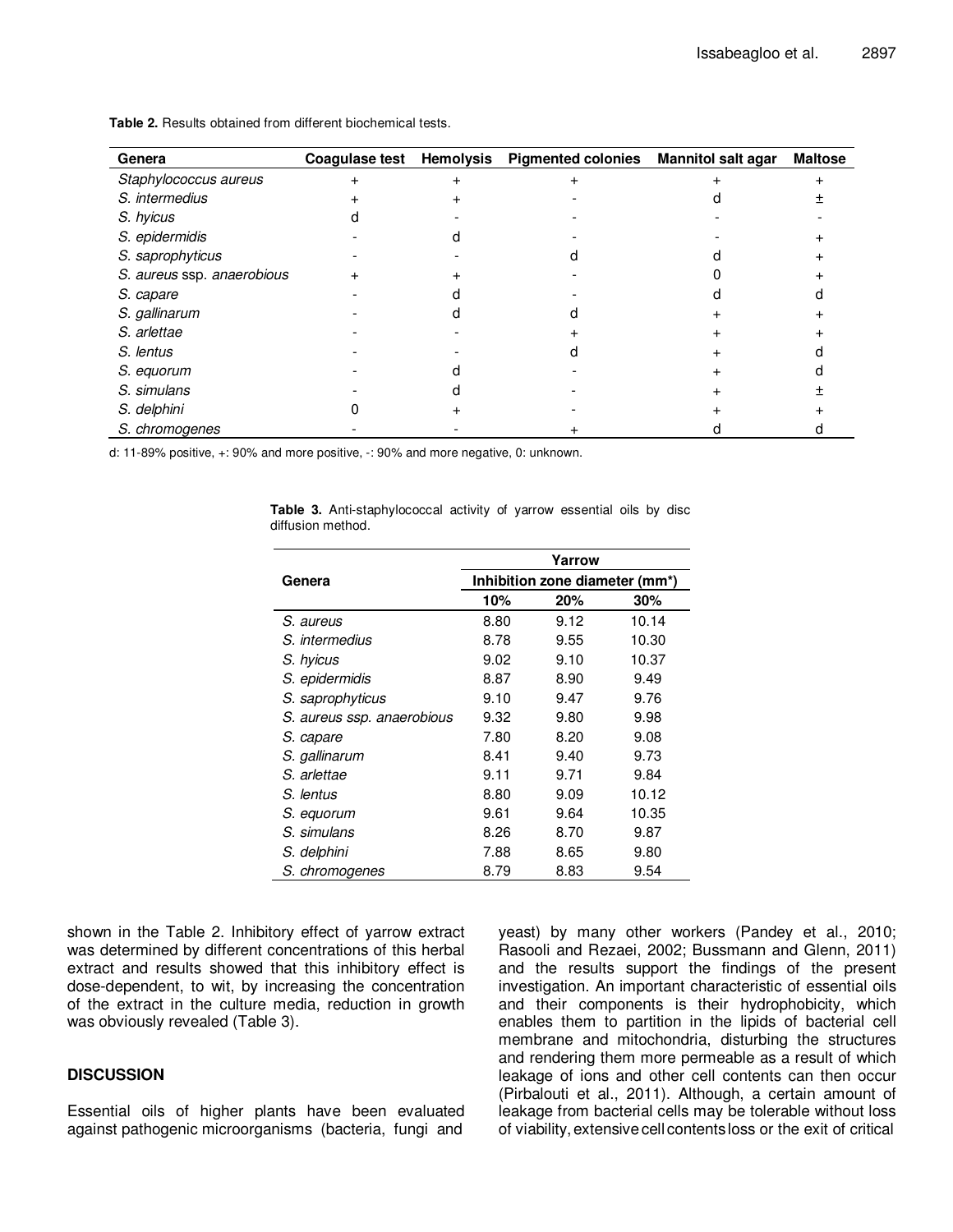molecules and ions will lead to death. It has also been reported that gram-negative strains are less susceptible to essential oils due to the presence of an outer membrane surrounding the cell wall which restricts diffusion of hydrophobic compounds through its lipopolysaccharide covering (Fredj et al., 2007).

The results obtained in the present study revealed that essential oil exhibited variable levels of antibacterial activity against all tested bacterial strains. According to the literature data (Candan et al., 2003; Mimica-Dukic et al., 2004), gram-positive bacteria seemed to be more sensitive to the examined essential oil than gramnegative bacteria. Furthermore, the essential oil obtained from A. collina s.l. in the most of the cases exhibited stronger antibacterial activity than A. pannonica oil (in some of tested S. aureus and Streptococcus strains). This could be due to the presence of high ratio of chamazulene in the essential oil.

On the other hand, stronger bacteriostatic activity of A. pannonica was observed on Streptococcus hyicus and one strain of Str. agalactiae in comparison to A. collina oil. This could be explained by notable amounts of 1,8 cineole (40.40%), camphor (11.10%) and borneol (3.22%) in the essential oil. All of the three substances are confirmed as strong antimicrobials on a different range of bacteria (Candan et al., 2003; Tabanca et al., 2001; Tzakou et al., 2001).

Gram-positive bacteria are known to be more susceptible to essential oils than gram-negative bacteria (Inouye et al., 2001). P. aeruginosa was least susceptible to the essential oils. The weak antibacterial activity against gram-negative bacteria was ascribed to the presence of their cell wall, lip polysaccharide (Nostro et al., 2000). B. subtilis was the most susceptible micro-organism to the rosemary essential oil. Concerning the activity of pure active compounds, the most susceptible bacteria to thymol was  $B$ . subtilis (23.0 mm) and the most resistant was P. aeruginosa (11.5 mm).

The essential oil of A. distans W. et K. flower heads was analyzed by GC and Gas chromatography–mass spectrometry (GC-MS). Altogether, 43 components in concentrations more than 0.1% were identified representing 93.5% of the oil composition. The main constituents were 1,8-cineole (16.8%), trans-thujone (9.8%), sabinene (8.2%), borneol (7.5%), beta-pinene (6.5%), and camphor (5.8%). The oil showed moderate activity against S. aureus and Candida albicans, and weak activity against Salmonella typhimurium, Proteus vulgaris, and Escherichia coli (Konakchiev et al., 2011).

In one study, the screening of the antimicrobial activity of yarrow essential oil was conducted by a disc diffusion test against gram-positive (B. subtilis, B. cereus, S. aureus, Str. faecalis), gram-negative (E. coli, Klebsiella pneumoniae, Pseudomonas aeruginosa, Proteus mirabilis) and fungal organisms (Aspergillus niger, A. fumigatus, C albicans). The activity was more pronounced against gram-negative and fungal organisms than against grampositive bacteria. A. clavennae oil was found to possess

antimicrobial activity against Klebsiella pneumoniae, Pseudomonas aeruginosa and all fungal organisms (Bezić et al., 2003).

# **Conclusion**

From the obtained results, it is obvious that the chemical composition of the essential oil has important impact on both antioxidant and antimicrobial effects of A. millefolium obtained from different biological sources. The presence of chamazulene increases the antibacterial activity, whereas the antioxidant and scavenging effects of essential oil are related to some other substances such as camphor and borneol.

### **REFERENCES**

- Al-Hindawi MK, Al-Deen IH, Nabi MH, Ismail MA (1989). Antiinflammatory activity of some Iraqi plants using intact rats. J. Ethnopharmacol. 26(2):163-168.
- Appelbaum PC (2006). The emergence of vancomycin-intermediate and vancomycin-resistant Staphylococcus aureus. Clin. Microbiol. Infect. 12(1):16-23.
- Baytop T (1997). A Dictionary of vernacular names of wild, publication of the Turkish Language Society. Ankara. 578:163-238.
- Baytop T (1999). Therapy with Medicinal Plants in Turkey, Past and Present, Nobel Tıp Kitapevi, Istanbul, Turkey. 2nd ed.
- Bezić N, Skocibusić M, Dunkić V, Radonić A (2003). Composition and antimicrobial activity of Achillea clavennae L. essential oil. Phytother. Res. 17(9):1037-40.
- Bimbiraitė K, Ragažinskienė O, Maruška A, Kornyšova O (2008). Comparison of the chemical composition of four yarrow (Achillea millefolium L.) morphotypes. Biologija 54(3):208-212.
- British Pharmacopoeia (1988). Her Majesty's Stationery Office, (HMSO), London. Vol. 2, pp. 37-138.
- Bussmann RW, Glenn A (2011). Medicinal plants used in Northern Peru for the treatment of bacterial and fungal infections and inflammation symptoms. J. Med. Plants Res. 5(8):1297-1304.
- Candan F, Unlu M, Tepe B, Daferera D, Polissiou M, Sökmen A, Akpulat HA (2003). Antioxidant and antimicrobial activity of the essential oil and methanol extracts of Achillea millefolium subsp. millefolium Afan. (Asteraceae). J. Ethnopharmacol. 87(2-3):215-20.
- Cheers G (1999). Botanica: the illustrated A-Z of over 10,000 garden plants and how to cultivate them. Könemann, Hong Kong p 1020.
- Delgado B, Palop A, Fernandez PS, Periago PM (2004). Combined effect of thymol and cymene to control the growth of Bacillus cereus vegetative cells. Eur. Food Res. Technol. 218:188-193.
- Dos Santos KRN, de Souza FL, Filho PPG (2007). Emergence of highlevel mupirocin resistance in methicillin-resistant Staphylococcus aureus isolated from Brazilian university hospitals. Infect. Control Hosp. Epidemiol. 17:813-816.
- Duman H, Achillea L (2000). Flora of Turkey and the East Aegean Islands. In: Guner A, Ozhatay N, Ekim T, Baser KHC (eds). Edinburgh University Press, Edinburgh. pp. 158-159.
- Fazeli MR, Amin GHR, Ahmadian AMM, Ashtiani H, Jamalifar H, Samadi N (2007). Antimicrobial activities of Iranian sumac and avishan-e-shirazi (Zataria multiflora) against some food-borne bacteria. Food Control 18:646-649.
- Franklin DL (1998). Staphylococcus aureus infection. New Engl. J. Med. 339(8):520-532.
- Fredj MBH, Marzouk B, Chraief I, Boukef K, Marzouk Z (2007). Analysis of Tunisian Ruta graveolens L. oils from Jemmel. J. Food Agric. Environ. 5(1):52-55.
- Fujita T, Sezik E, Tabata M (1995). Traditional medicine in Turkey VII. Folk medicine in middle and west Black Sea regions. Econ. Bot. 49(4):406-422.